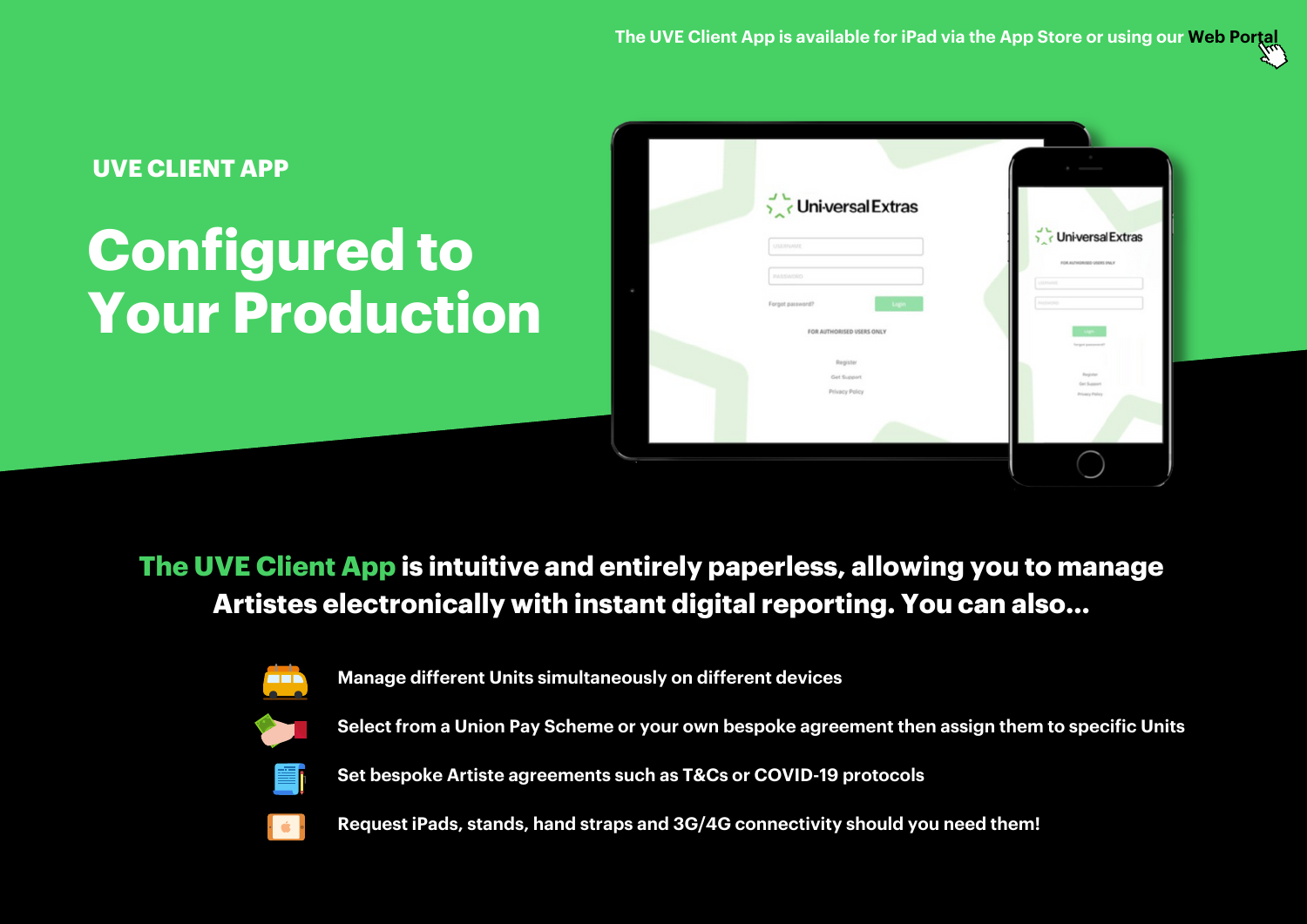



### **Instant Reporting**

Get Unit Reports the moment a Unit is closed. Primary ADs will also receive a Full Day Activity Report (all Units) when the final Unit closes for the day.



# **Thorough Breakdowns Multiple Secure Users**

Every report arrives as a .csv and contains a thorough, line-by-line breakdown per artiste, making for easy editing & sorting!



Supports Multiple AD Users, each with a unique, secure login - even different permissions controlled by Unit if required.



### **Let Us Take Care of Calculations**

No more mental maths - all Artiste payments are calculated automatically for infallible speed & accuracy.



### **Manage Productions On-The-Go**

Work online or offline - the UVE Client App will safely store then sync your data once a connection is established.



# **E-Chits**

At check-in and check-out, each Artiste will receive a digital chit via email providing a full breakdown for each production day.